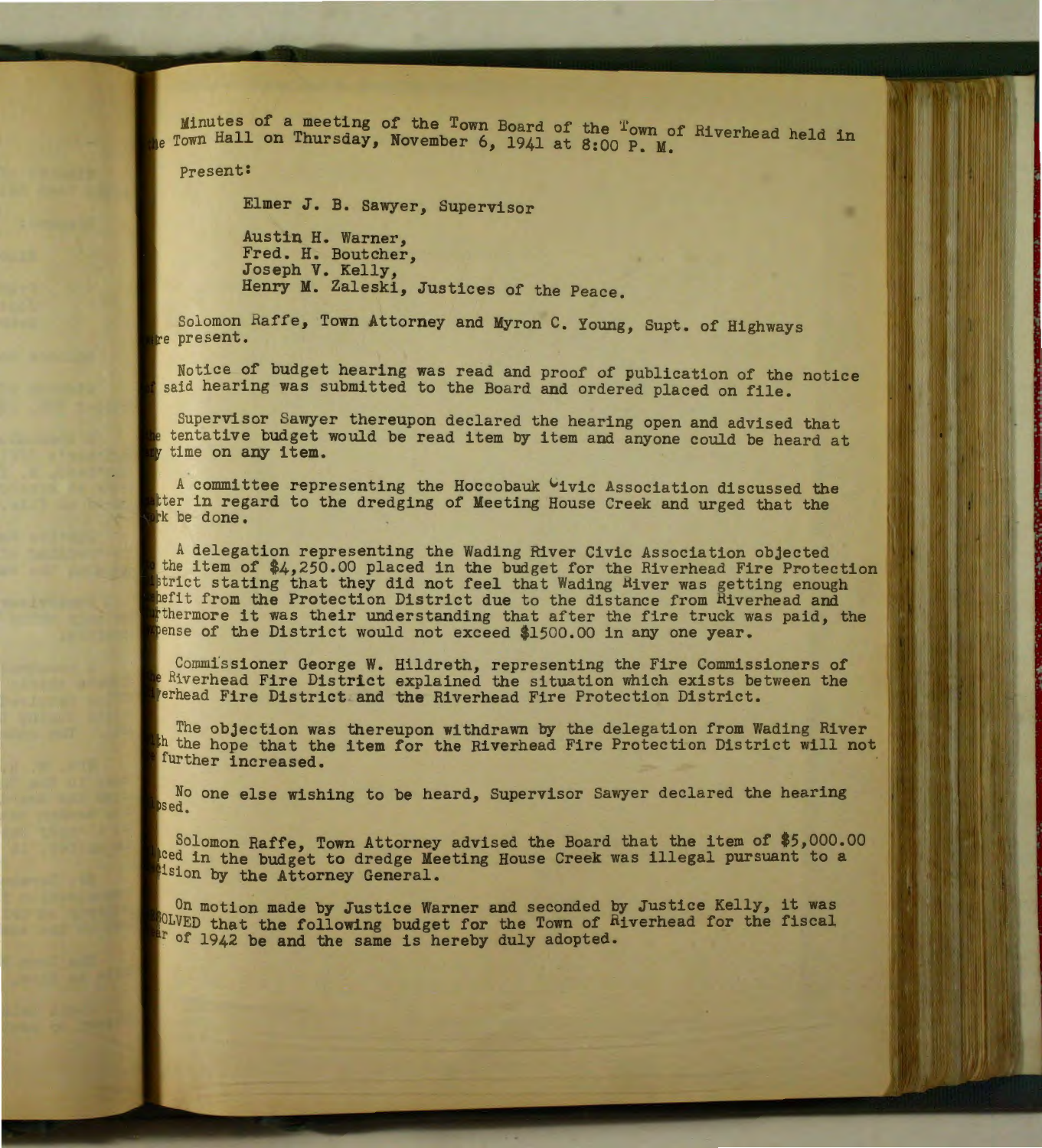page 2- Town Board Meeting-November 6, 1941.

## "A"GENERAL TOWN GOVERNMENT

o

| Item No. 1-TOWN BOARD                           |                    |          |
|-------------------------------------------------|--------------------|----------|
| <b>Expenses</b>                                 | 700.00             |          |
| Salary of Town Attorney                         | 1,200.00           |          |
|                                                 |                    | 1,900.00 |
| Item No. 2-ADVERTISING & PRINTING.              |                    |          |
| Advertising & Printing Notices                  | 600.00             | 600.00   |
|                                                 |                    |          |
| Item No. 3-SUPERVISOR.                          |                    |          |
| Salary                                          | 4,000.00           |          |
| Office Expenses                                 | 125.00             |          |
| Salary of Clerk                                 | 1,500.00           | 5,625.00 |
|                                                 |                    |          |
| Item No. 4-TOWN CLERK                           |                    |          |
| Salary                                          | 3,000.00           |          |
| Office Expenses                                 | 100.00             | 3,100.00 |
|                                                 |                    |          |
| Item No. 5-JUSTICES OF THE PEACE.               |                    |          |
| Salaries - 4 Justices                           | 7,200.00           |          |
| <b>Expenses</b>                                 | 500.00             | 7,700.00 |
|                                                 |                    |          |
| Item No. 6-ASSESSORS.<br>Salaries - 3 Assessors |                    |          |
| Traveling Expenses                              | 4,800.00           |          |
| Salary of Clerk                                 | 500.00             |          |
| Office Supplies & Main. of Addressograph        | 2,000.00<br>150.00 |          |
| Printing of Field Books, Rolls & Notices        | 275.00             |          |
| Extra Clerk Hire                                | 400.00             |          |
| Maps                                            | 200.00             | 8,325.00 |
|                                                 |                    |          |
| Item No. 7-RECEIVER OF TAXES.                   |                    |          |
| Salary                                          | 1,800.00           |          |
| Office Expenses                                 | 300.00             |          |
| Publishing Tax Notices                          | 145.00             |          |
| Extra Clerk Hire                                | 2,000.00           | 4,245.00 |
|                                                 |                    |          |
| Item No. 8-TOWN HALL                            |                    |          |
| Rental, Lights, Telephone & Misc.<br>Exp.       | 6,000.00           | 6,000.00 |
|                                                 |                    |          |
| Item No. 9-MISCELLANEOUS.<br>Dog Warden         |                    |          |
| Parking Space                                   | 1,000.00<br>800.00 |          |
| Traffic Lights & Upkeep                         | 750.00             |          |
| Town Park Maintenance                           | 1,000.00           |          |
| Town Share-Retirement System                    | 1,800.00           |          |
| Peconic River Buoy Lights                       | 600.00             |          |
| Upkeep of Town Dump                             | 1,125.00           |          |
| Purchase of Land                                | 900.00             |          |
| Binding Old Town Records                        | 100.00             |          |
| Peconic River Bulkhead Survey                   | 250.00             | 8,325.00 |
|                                                 |                    |          |
| Item No. 10-INSURANCE & BONDS                   |                    |          |
| Insurance and Bond Premiums                     | 6,000.00           | 6,000.00 |
|                                                 |                    |          |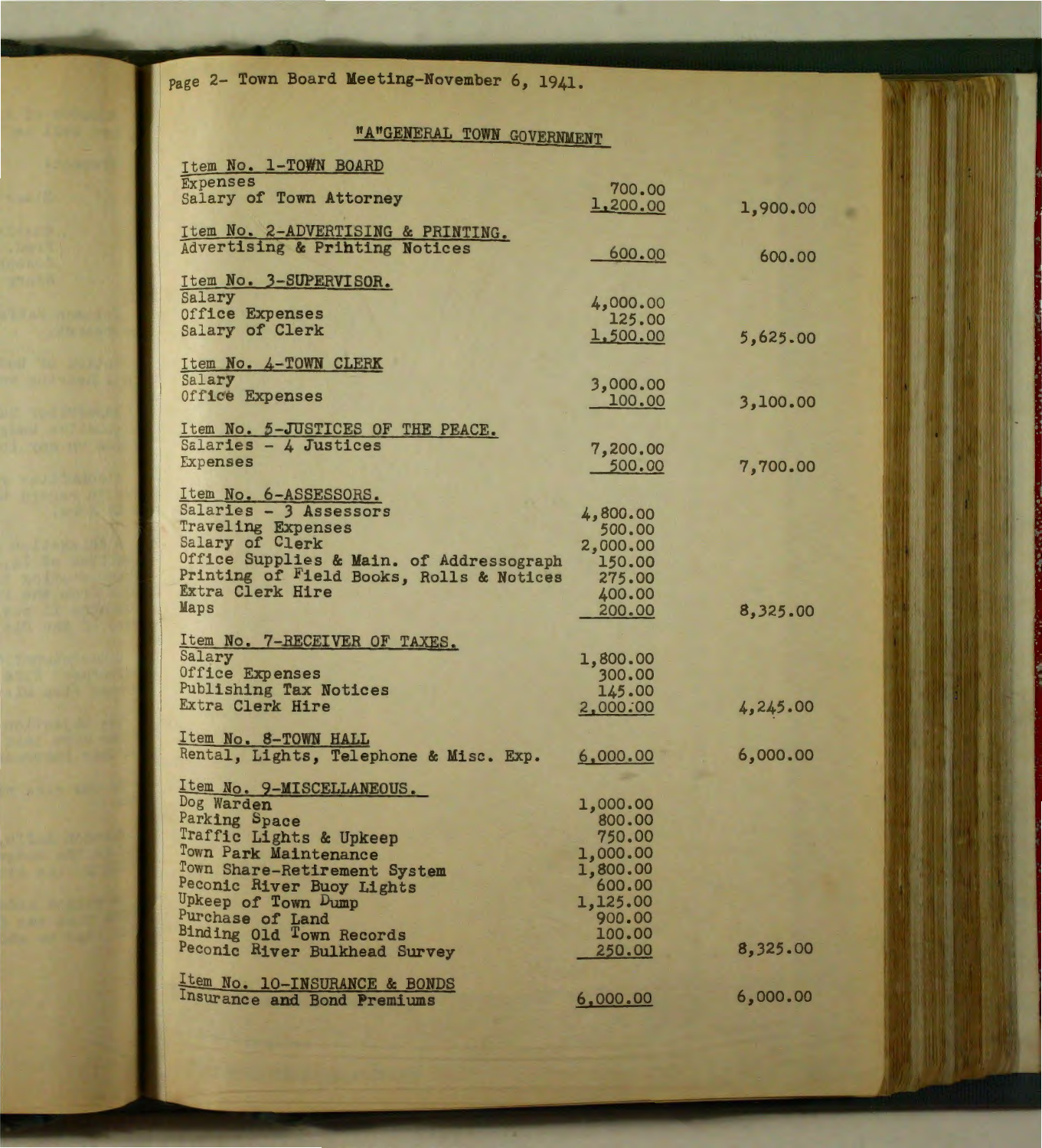page 3- Town Board Meeting-November 6, 1941.

## "B" POLICE PROTECTION

| Item No. 11-Police Protection.                                      |                    |              |
|---------------------------------------------------------------------|--------------------|--------------|
| Salaries-Regular and School Officers                                | 20,000.00          |              |
| office Supplies, Telephone, Car and                                 |                    |              |
| Miscellaneous Expenses                                              | 3,500.00           | 23,500.00    |
|                                                                     |                    |              |
| Item No. 12-Forest Fires.<br>State Conservation Commission          |                    |              |
|                                                                     | 400.00             | 400.00       |
| Item No. 13-"C" CONSERVATION OF HEALTH.                             |                    |              |
| Fees to physicians for filing birth and                             |                    |              |
| death certificates.                                                 | 45.00              | 45.00        |
|                                                                     |                    |              |
| Item No. 14- "D" EDUCATION.<br>Salaries - 2 Attendance Officers     |                    |              |
|                                                                     | 500.00             | 500.00       |
| Item No. 15 <sup>e</sup> "E" RECREATION.                            |                    |              |
| Memorial Day                                                        | 50.00              |              |
| Post Rents                                                          | 400.00             |              |
| <b>Band Concerts</b>                                                | 500.00             |              |
| <b>Riverhead Service Center</b>                                     | 1,000.00           | 1,950.00     |
|                                                                     |                    |              |
| Item No. 16-"F" CONTRIBUTIONS.<br>Suffolk County Historical Society |                    |              |
|                                                                     | 150.00             | 150.00       |
| Item No. 17-"G" MUNICIPAL INDEBTEDNESS.                             |                    |              |
| Redemption of Highway Bonds                                         | 15,000.00          |              |
| Redemption of Cert. of Ind. as follows:                             |                    |              |
| Snow Removal-Highway                                                | 2,000.00           |              |
| Snow Removal-Highway                                                | 4,500.00           | 21,500.00    |
|                                                                     |                    |              |
| Item No. 18-"H" INTEREST ON DEBT.                                   | 1,298.26           |              |
| Interest on Highway Bonds<br>Int. on Cert. of Ind. as follows:      |                    |              |
| Machinery Certificate                                               | 10.00              |              |
| Machinery Certificate                                               | 40.00              |              |
| Snow Removal-Highway                                                | 20.00              |              |
| Snow Removal-Highway                                                | 67.50              | 1,435.76     |
|                                                                     |                    |              |
| Item No. 19-"I" SCHOOL DIRECTORS.                                   | 10.00              | 10.00        |
| Salaries and Expenses                                               |                    |              |
| TOTAL GENERAL TOWN GOVERNMENT                                       |                    | \$101,310.76 |
|                                                                     |                    |              |
| TOWN WELFARE ACCOUNT.                                               |                    |              |
| Home Relief-Food, Shelter, Medical                                  |                    |              |
| Clothing, Etc.                                                      | 6,848.00<br>300.00 |              |
| Mon-reimbursable Relief-Burials, Drugs, Etc.                        | 1,600.00           |              |
| Salary Investigator                                                 | 180.00             |              |
| Expenses of Investigator<br>Salary of Clerk                         | 1,200.00           |              |
| Salary of Stenographer                                              | 1,080.00           |              |
| Rental of Welfare Office                                            | 480.00             |              |
| Telephone                                                           | 144.00             | 11,982.00    |
| Office Supplies                                                     | 150.00             |              |
|                                                                     |                    |              |
| TOTAL TOWN WELFARE ACCOUNT                                          |                    | \$11,982.00  |
|                                                                     |                    |              |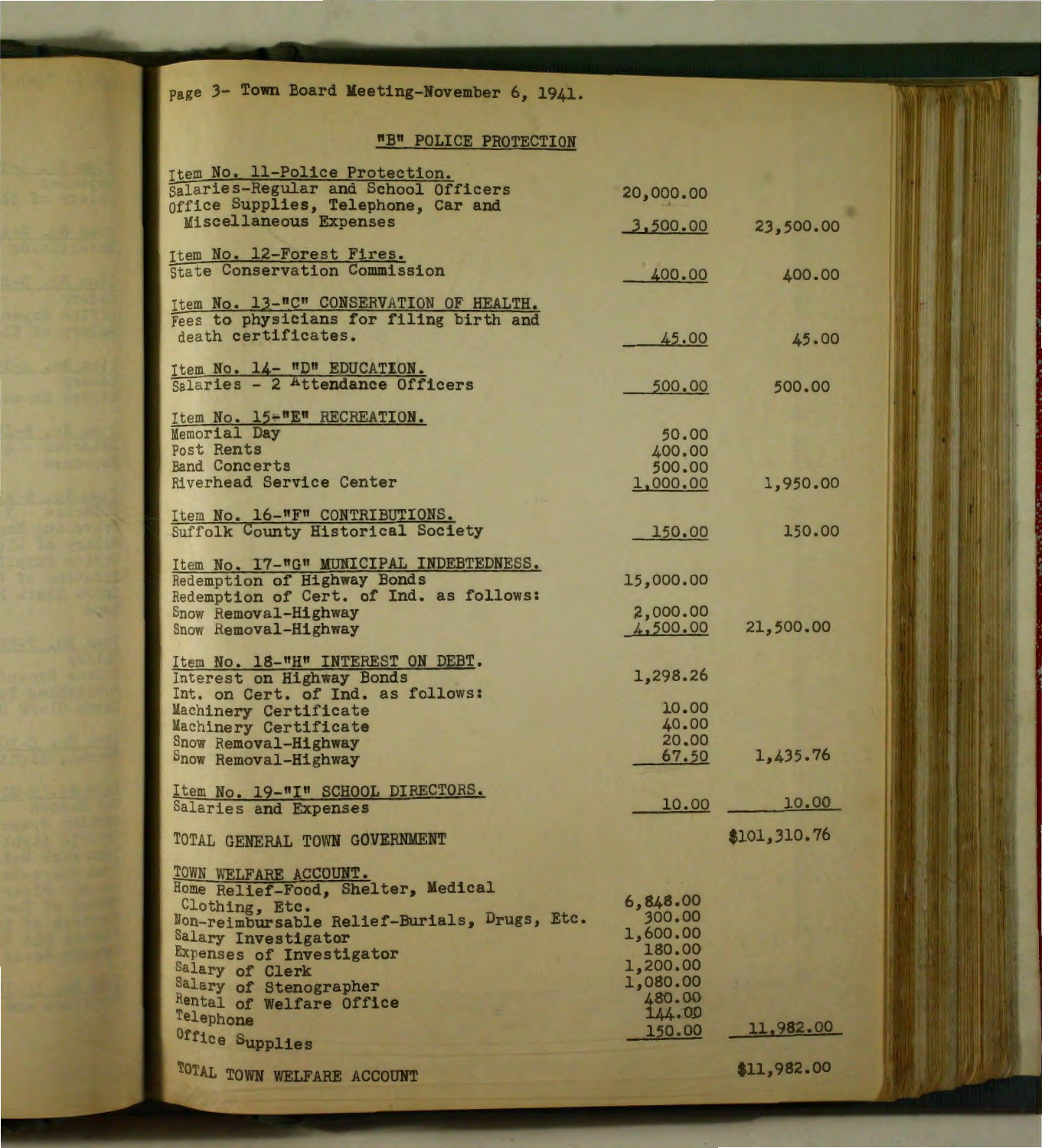Page 4- Town Board Meeting-November 6, 1941.

| SPECIAL DISTRICTS                                                       |            |               |
|-------------------------------------------------------------------------|------------|---------------|
| ROANOKE HEIGHTS WATER DISTRICT.                                         |            |               |
| Retire Bonds Nos. 25 and 26                                             | 1,500.00   |               |
| Interest on Bonds                                                       | 812.50     | 2,312.50      |
| <b>TREET LIGHTING DISTRICTS.</b>                                        |            |               |
| Riverhead District                                                      | 8,800.00   |               |
| Wading River District                                                   | 2,150.00   |               |
| South Jamesport District                                                | 1,000.00   | 11,950.00     |
| RIVERHEAD FIRE PROTECTION DISTRICT                                      | 4,250.00   | 4,250.00      |
| NVERHEAD FIRE DISTRICT.                                                 | 17,372.60  | 17,372.60     |
| <b>FWER DISTRICT</b>                                                    |            |               |
| Retirement of Bonds                                                     | 16,000.00  |               |
| Interest on Bonds                                                       | 7,722.00   |               |
| Sewer District Maintenance                                              | 13,545.00  | 37,267.00     |
| RIVERHEAD WATER DISTRICT.                                               |            |               |
| Estimated Receipts<br>\$22,750.00                                       |            |               |
| Estimated Disbursements 20,950.00                                       |            |               |
| SCHOOL DISTRICTS.                                                       |            |               |
| Wading River School District No.<br>в                                   | 6,379.13   |               |
| 23458<br>Manorville School<br>Ħ<br>Ш                                    | 2,500.00   |               |
| $\mathbf{H}$<br>$\mathbf{u}$<br>Baiting Hollow School                   | 7,500.00   |               |
| M<br>H<br><b><i>alverton</i></b> School                                 | 11,804.00  |               |
| π<br>$\mathbf{H}$<br>Riverhead School                                   | 110,348.22 |               |
| $\mathbf{u}$<br>$\mathbf{u}$<br>quebogue School                         | 16,850.00  |               |
| 9<br>$\mathbf{u}$<br>$\mathbf{u}$<br>Jamesport School                   | 13,615.00  |               |
| 10<br>$\mathbf{u}$<br>$\mathbf{u}$<br><b>Sound Avenue School</b>        | 9,000.00   |               |
| $\mathbf{u}$<br>$\mathbf{H}$<br>11<br>Roanoke School                    | 5,500.00   |               |
| 12<br>$\mathbf{u}$<br>$\mathbf{u}$<br>Baiting Hollow School             | 2,500.00   |               |
| $\mathbf{u}$<br>13<br>Wildwood School<br>$\mathbf{u}$                   | 2,400.00   |               |
| $\mathbf{u}$<br>$\mathbf{11}$<br>$\mathbf{u}$<br>Southold-Laurel School | 1,693.25   |               |
| " 31<br>$\mathbf{u}$<br>Brookhaven School                               | 43.92      | 190, 133.52   |
| <b>FOTAL SPECIAL DISTRICTS</b>                                          |            | \$263, 285.62 |
| HIGHWAY DEPARTMENT                                                      |            |               |
| Item No. 1-GENERAL REPAIRS.                                             |            |               |
| Road Oil                                                                | 18,000.00  |               |
| Labor, including Foremen                                                | 35,000.00  |               |
| Cold and Hot Patch                                                      | 3,500.00   |               |
| <b>Masoline, Oil and Grease</b>                                         | 4,500.00   |               |
| <b>Truck and Machinery Hire</b>                                         | 1,000.00   |               |
| Band and Gravel                                                         | 2,000.00   |               |
| <i><b>Miscellaneous</b></i>                                             | 500.00     |               |
| Cleaning Streets                                                        | 2,600.00   | 67,100.00     |
| Item No. 2-BRIDGE.                                                      |            | 500.00        |
| Bridge Repairs                                                          | 500.00     |               |
|                                                                         |            |               |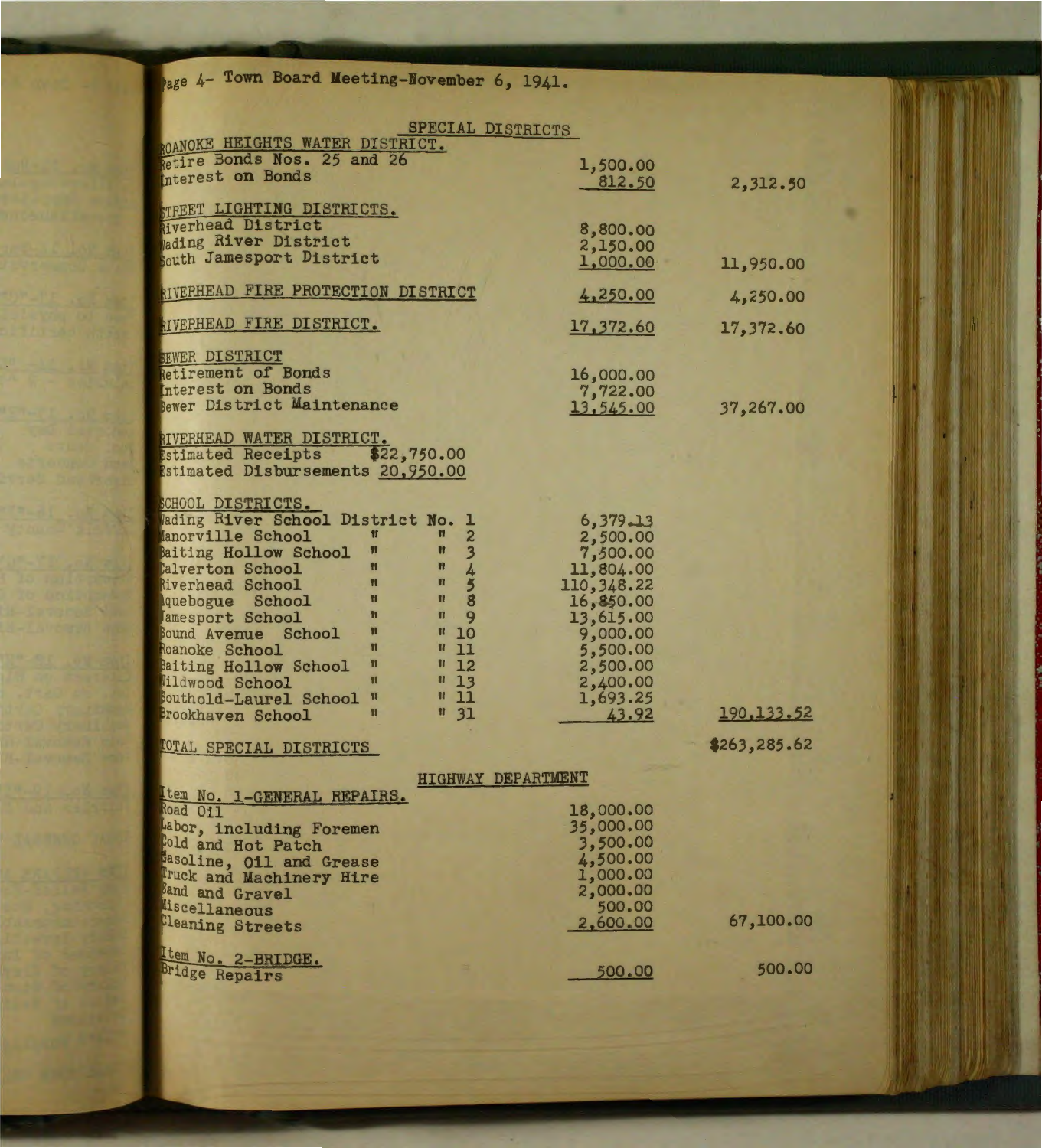| page 5-Town Board Meeting-November 6, 1941. |              |             |  |
|---------------------------------------------|--------------|-------------|--|
|                                             |              |             |  |
| Item No. 3-MACHINERY                        |              |             |  |
| Repairs, Upkeep and New Machinery.          | 10,000.00    |             |  |
| Small Equipment, Tools, Etc.                |              |             |  |
| Cert. of Indebtedness-Motor Grader          | 2,000.00     |             |  |
| Snow Plow for Walters Truck                 | 500.00       | 12,500.00   |  |
|                                             |              |             |  |
| Item No. 4-MISCELLANEOUS.                   |              |             |  |
| Salary-Superintendent of Highways           | 3,000.00     |             |  |
| Expenses of Supt. of Highways               | 400.00       |             |  |
| Engineer's Fees                             | 500.00       |             |  |
| office Supplies                             | 200.00       |             |  |
| Rental of Garage for Machinery              | 600.00       |             |  |
| Upkeep of Garage and Supplies               | 500.00       |             |  |
| Tree Replacement                            | 200.00       |             |  |
| Sign Replacement and New Signs              | 500.00       |             |  |
| Repairs on Drip Basins and New Basins       | 1,000.00     |             |  |
| Street Paint and Paints                     | 1,000.00     |             |  |
| Miscellaneous                               | 1,000.00     |             |  |
| Snow Removal                                | 2,000.00     |             |  |
| Sidewalks and Repairs on Sidewalks          | 5,000.00     | 15,900.00   |  |
| TOTAL HIGHWAY DEPARTMENT                    |              |             |  |
|                                             |              | \$96,000.00 |  |
|                                             |              |             |  |
| ESTIMATED REVENUES FOR THE YEAR 1942.       |              |             |  |
| Town Clerk's Fees                           | 400.00       |             |  |
| <b>Justices of the Peace</b>                | 800.00       |             |  |
| <b>Receiver of Taxes</b>                    | 500.00       |             |  |
| Water District                              | 500.00       |             |  |
| <b>Sewer District</b>                       | 180.00       |             |  |
| Bank, Mortgage, Franchise, Dog,             |              |             |  |
| Beverage, Etc.                              | 30,000.00    |             |  |
| Assessors' Fees.                            | 75.00        |             |  |
|                                             | \$32,455.00  |             |  |
| ESTIMATED UNEXPENDED BALANCES               |              |             |  |
| General Town Government                     | 5,000.00     |             |  |
|                                             |              |             |  |
| ESTIMATED REVENUES                          | 32,455.00    |             |  |
| ESTIMATED UNEXPENDED BALANCES               | 5,000.00     |             |  |
| TOTAL ESTIMATED REVENUES & BALANCES         | \$37,455.00  |             |  |
| GENERAL TOWN GOVERNMENT                     | 101,310.76   |             |  |
| TOWN WELFARE ACCOUNT                        | 11,982.00    |             |  |
| SPECIAL DISTRICTS                           | 263,285.62   |             |  |
| HIGHWAY BUDGET                              | 96,000.00    |             |  |
| TOTAL                                       | \$472,578.38 |             |  |
| TOTAL ESTIMATED REVENUES & BALANCES         | 37,455.00    |             |  |
| AMOUNT TO BE RAISED BY TAXATION             | \$435,123.38 |             |  |
|                                             |              |             |  |

The vote, Justices Warner, Boutcher, Kelly and Zaleski, Yes, Supervisor Sawyer, Yes. Total vote, Yes 5, No 0. The resolution was thereupon declared duly adopted.